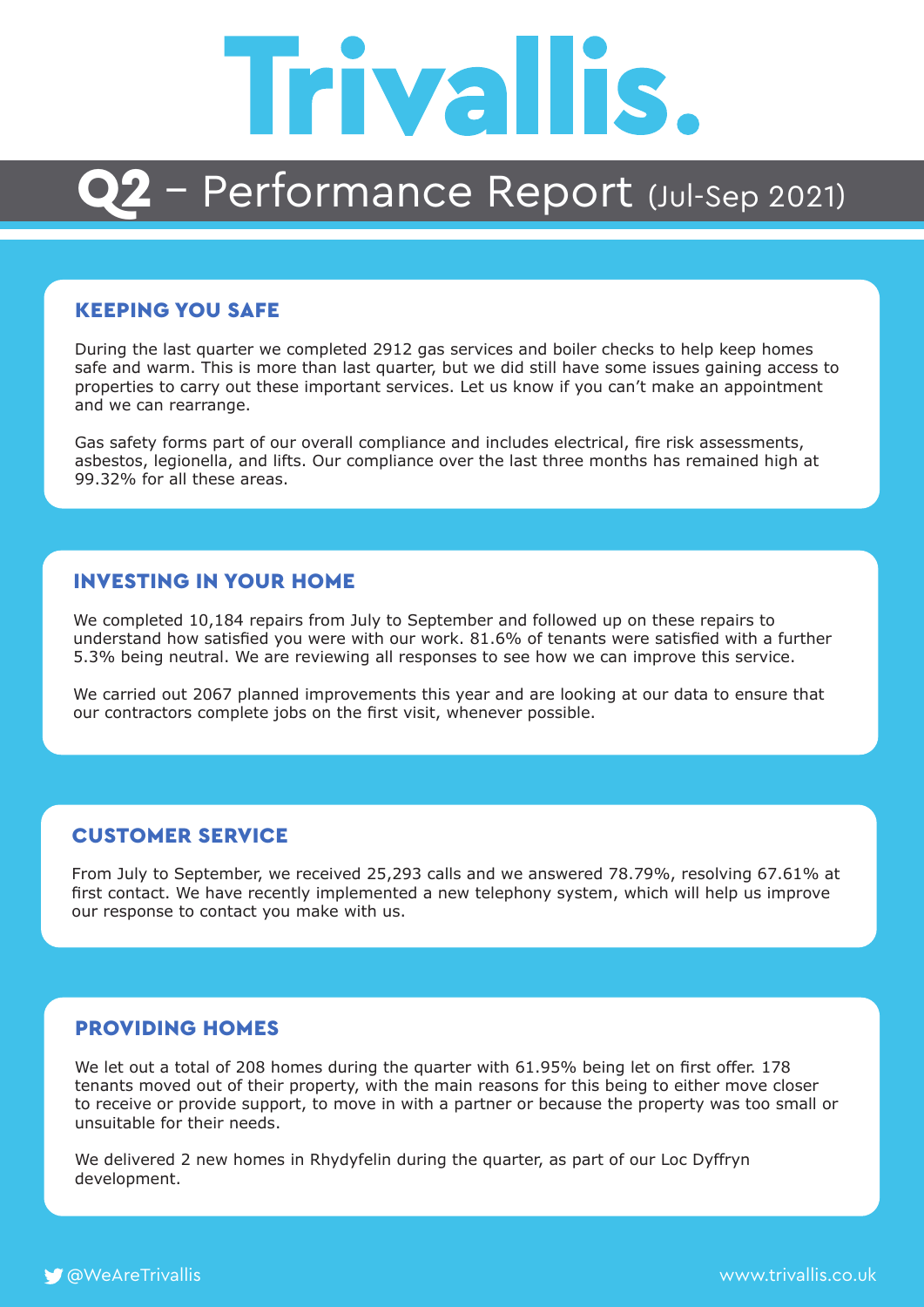# **Trivallis.**

### $2$  – Performance Report (Jul-Sep 2021)

#### PROVIDING SUPPORT

Our 'Get Ready and Move On', (GRAMO) programme has helped 31 people during the quarter. GET READY & MOVE ON is an informal pre tenancy training programme aimed at preparing people to rent a home. The training covers aspects of preparing for a tenancy, rights and responsibilities of being a tenant and managing a home. These interactive sessions cover topics such as applying and searching for a home, working with your landlord, financing your home and paying for bills, anti-social behaviour and how to access help, support and advice.

STEPS our in-house support service has fully supported 47 households with all needs addressed during this quarter. STEPS provide support to Trivallis tenants at various points during their tenancy. From new tenants at Trivallis to people experiencing anti-social behaviour or having planned home improvements that means they may need some support to manage a changeable or challenging time.

Our floating support service SAFE is a free support service delivered by Trivallis on behalf of RCTCBC for anyone living within the Taff area regardless of tenure. This quarter SAFE supported 136 people to successfully meet their support needs. SAFE can provide support to help you to maintain your tenancy, access benefits, apply for housing or voluntary work and build confidence. The key aim is early intervention and prevention to resolve issues at an early stage, prioritising those at risk of homelessness.

Trivallis received 89 referrals relating to suspected Safeguarding or Domestic Abuse. Safeguarding means protecting a person's health, wellbeing, and human rights, enabling them to live free from harm, abuse and neglect. Trivallis is committed to supporting tenants who may be experiencing abuse. To date we have trained 252 staff members to understand and report safeguarding concerns.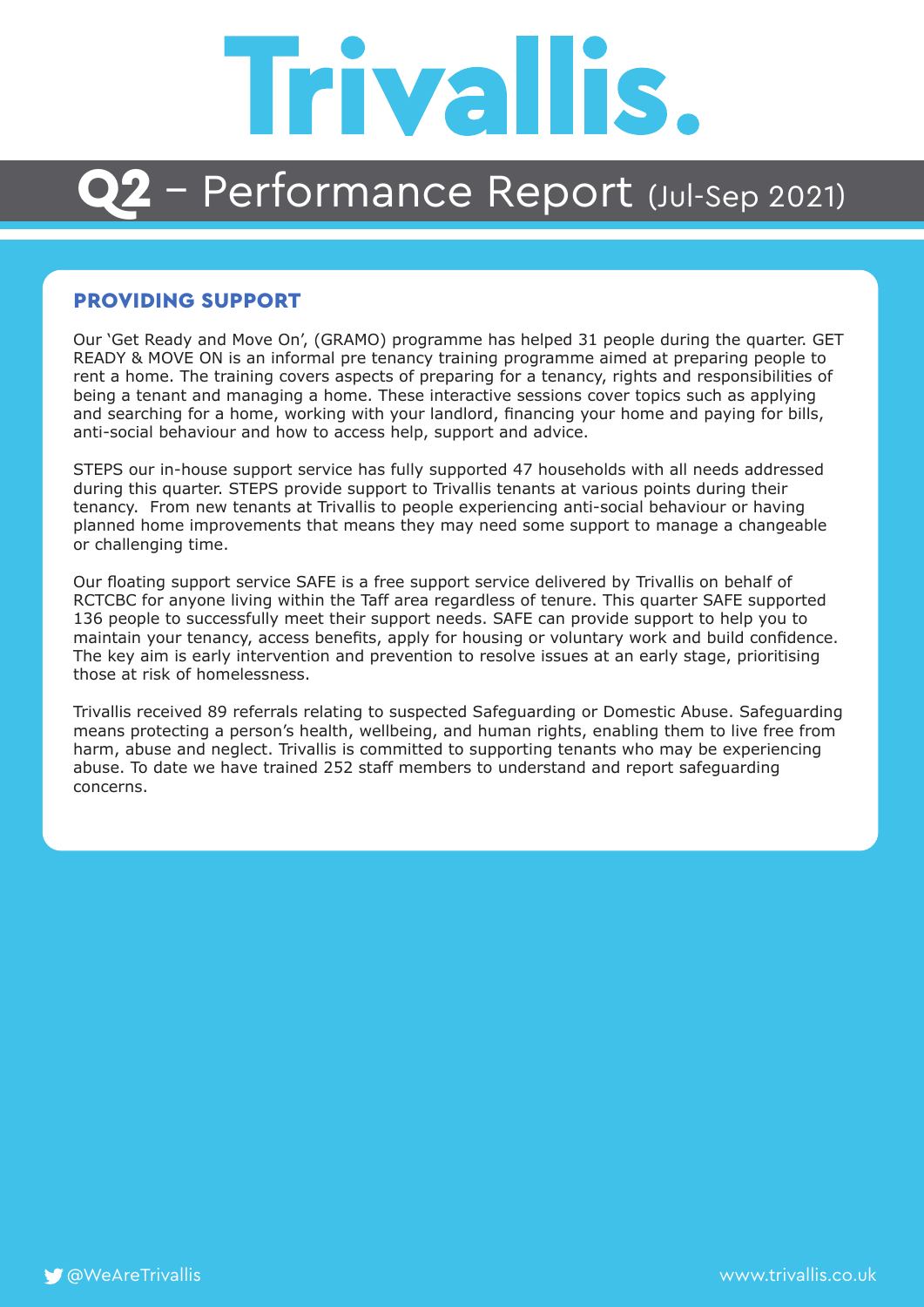

This ensures that your gas boiler is safe and compliant. This quarter we completed more than last quarter.



Our 'Get Ready and Move On', (GRAMO) Programme has helped 31 people during the quarter. GET READY MOVE ON is an informal training program aimed at preparing people to rent a home. The training covers all aspects of tenancy management from home searching, dealing with landlord, neighbours, anti-social behaviour and how to access help if needed.

# £613,826.5

### Additional income gained for tenants through money advice team

Our Money Advice Team helps hundreds of tenants to get additional income. Through various schemes, they help tenants with all money related matters such as utility bills, paying their rent, accessing specialist support and benefit advice. If you would like more information or to check if you or a family member may be entitled to additional income, phone us on **03000 030 888** and ask to speak to the Money Advice Team.



RENT ARREARS as % of tenants. rent charged for the year

This is the amount of arrears as a percentage of what is due by



Direct debit is a convenient and easy way to pay your rent. Give us a call if you would like to set up a direct debit.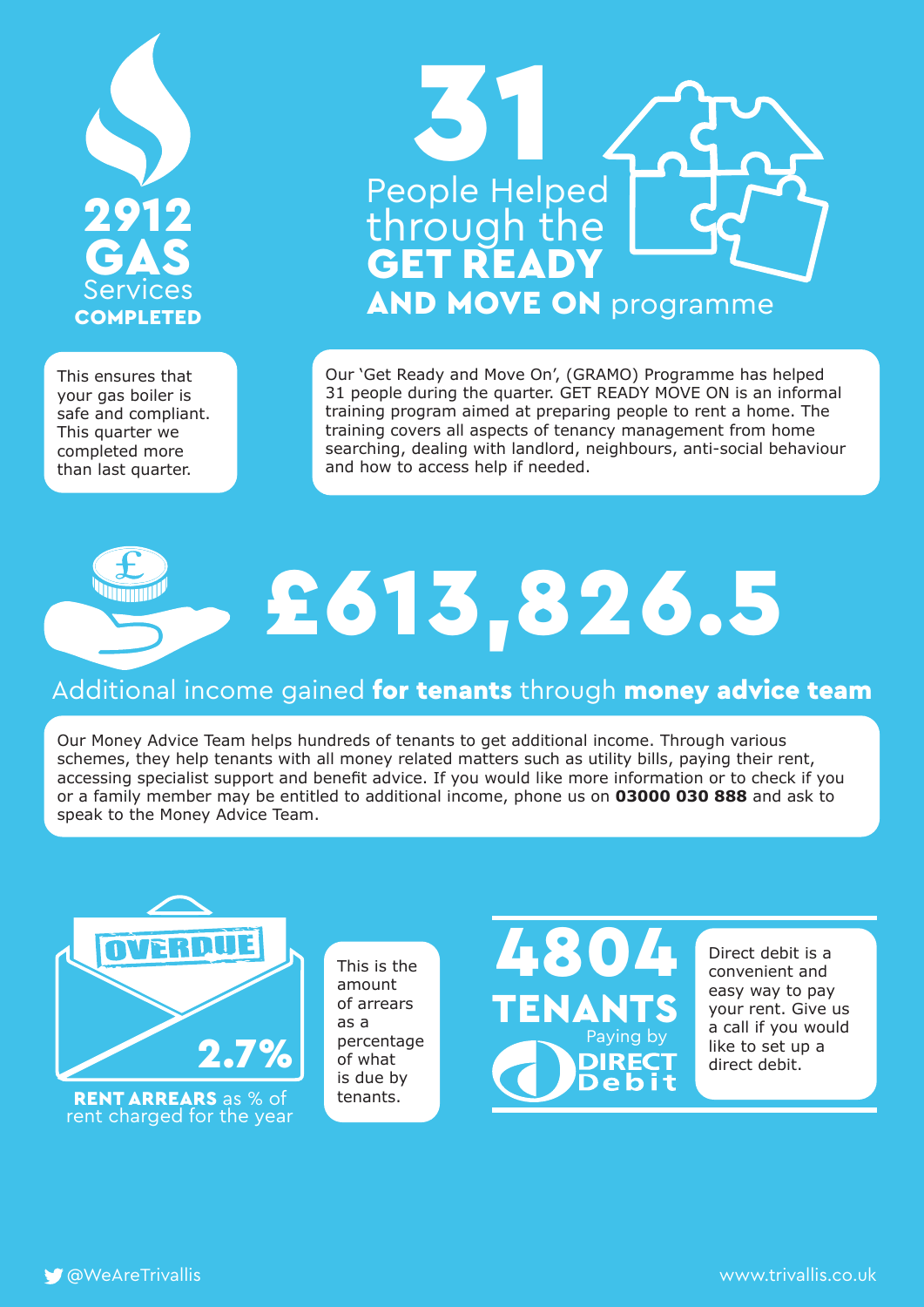These are ASB cases that have been raised and dealt with.

99.67%

Statutory **COMPLIANCE** 

# **147** Anti-Social Behaviour

This is all the things we must do to ensure your homes are safe. It includes maintaining lifts and hoists. This is higher than last quarter.



### 156 Cases Reported

If you are experiencing any issues which you think are affecting you, please get in touch with your Neighbourhood manager.



This is the number of telephone calls we received during the quarter. These include calls to report repairs or for money advice. The number of calls is up compared with last quarter.



This is the number calls we answer. This is slightly lower than last quarter.



We always hope to complete a repair on the first visit but sometimes we must come back with more materials or parts.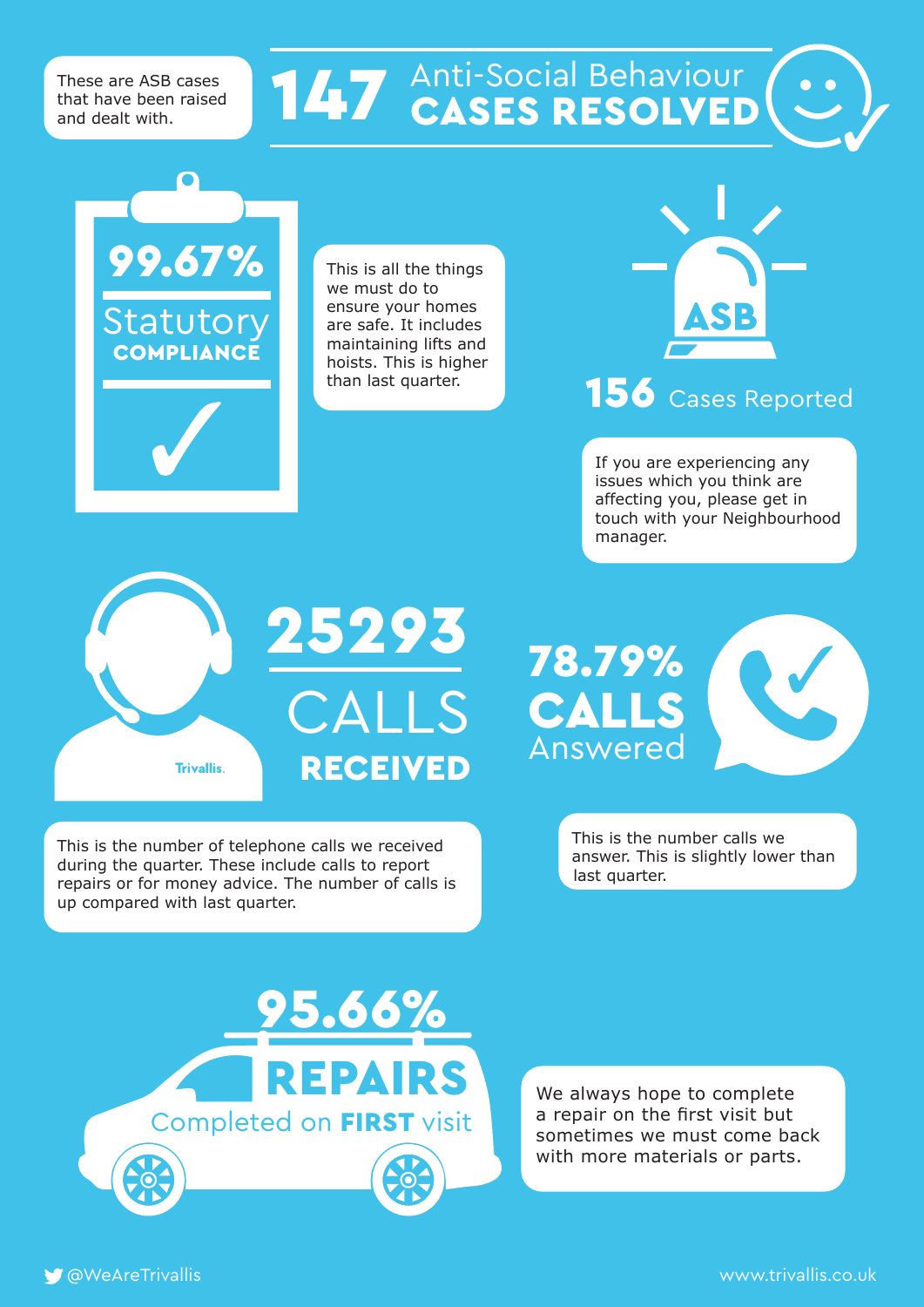# **CUSTOMER**<br>SATISFACTION **3** with repairs

This is the data we collect from the satisfaction surveys completed after a repair. If you get contacted by us to complete a survey, please help us by taking a few moments to let us know how we did. Your feedback will help us do more of what works and improve what doesn't.



## 61.95% of HOMES LET on FIRST **OFFER**

This is how many properties we let out after the first offer.



This is the number of new tenants that have moved into our homes this quarter, this is lower compared with the last quarter.



2 new properties in Rhydyfelin.